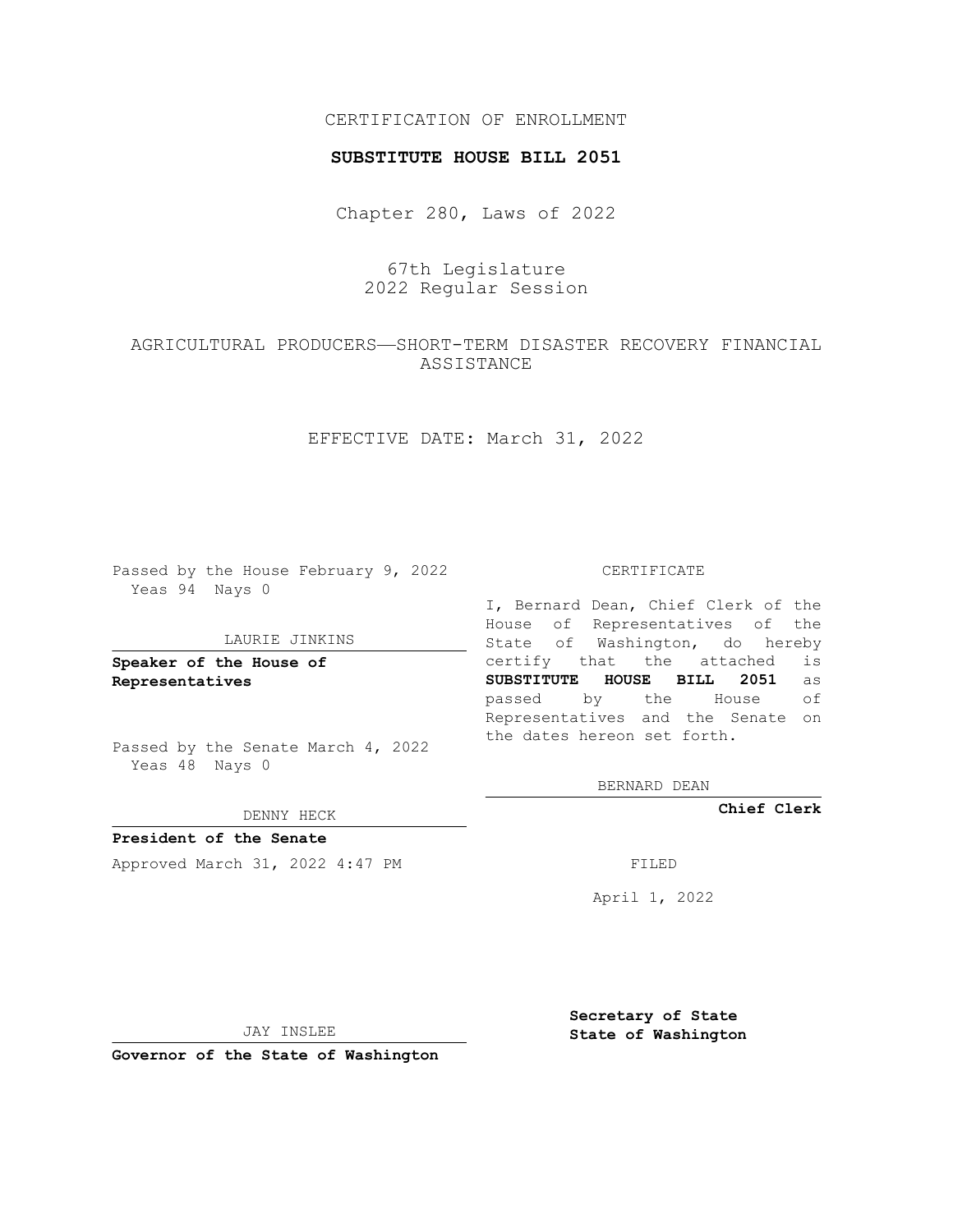### **SUBSTITUTE HOUSE BILL 2051**

Passed Legislature - 2022 Regular Session

**State of Washington 67th Legislature 2022 Regular Session**

**By** House Appropriations (originally sponsored by Representatives Rule, Shewmake, Ormsby, and Ramel)

READ FIRST TIME 02/03/22.

 AN ACT Relating to providing short-term disaster recovery financial assistance to agricultural producers; adding a new section to chapter 89.08 RCW; creating a new section; and declaring an 4 emergency.

BE IT ENACTED BY THE LEGISLATURE OF THE STATE OF WASHINGTON:

 NEW SECTION. **Sec. 1.** (1) The legislature finds that severe flooding hit Whatcom county in November of 2021, causing significant damage and immediate disruption to agricultural production including crop loss, livestock loss, and damage to facilities. The legislature finds that financial relief and recovery resources are often necessary for the survival of farms and ranches impacted by such destructive natural disasters.

 (2) The legislature further finds that disaster aid is critical to farmers and ranchers who may need financing but struggle to access capital due to a lack of financial documentation, lack of collateral, credit issues, or a perception of not being bankable. Following a disaster, farmers and ranchers may deplete their savings, borrow from family or friends, take out second mortgages, or grow credit card 19 debt to stay afloat.

 (3) The legislature further finds that some disaster assistance is available through programs provided by the United States

p. 1 SHB 2051.SL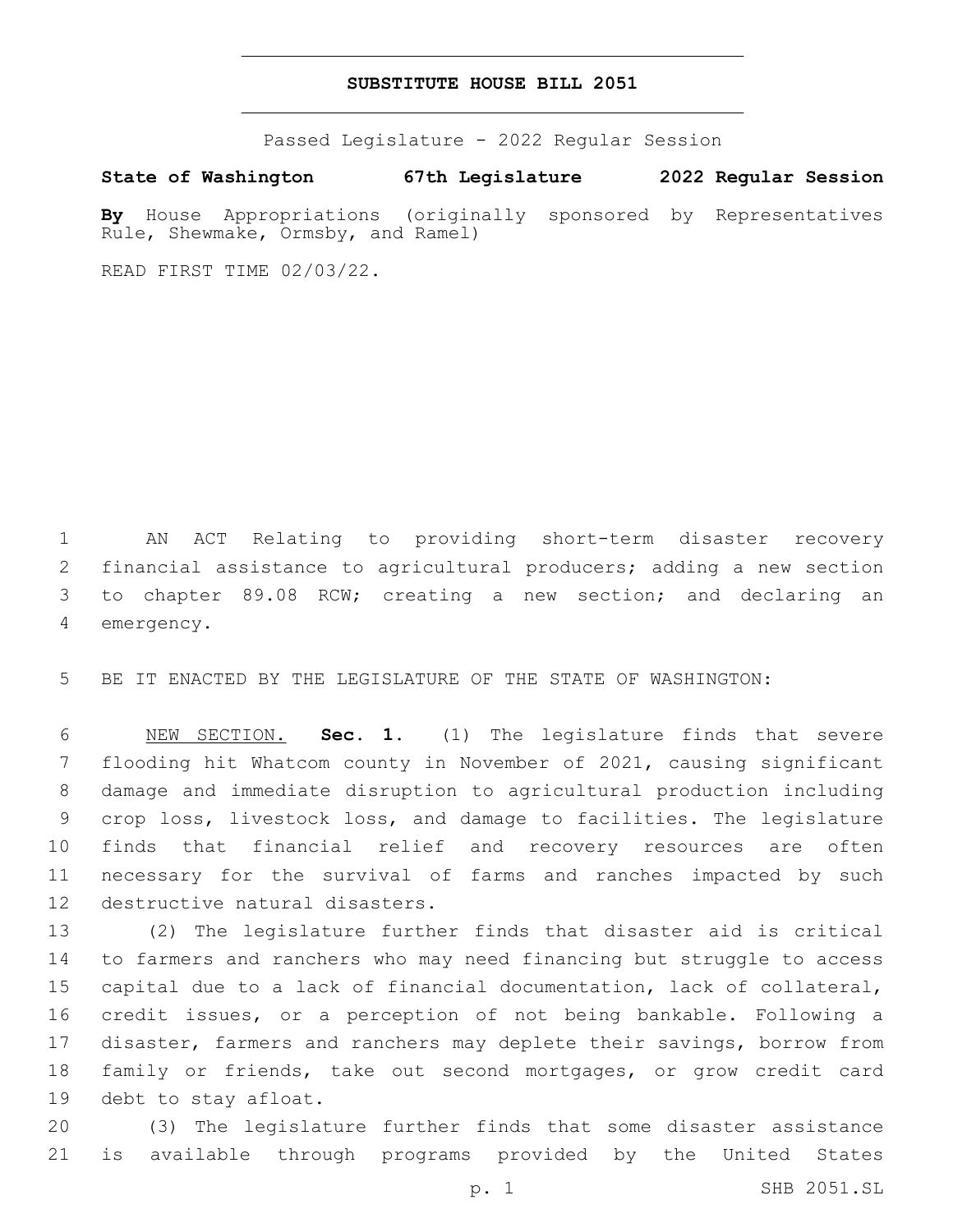department of agriculture, but that some farmers and ranchers may not be aware of the resources available and that it can take time to 3 secure grant funds.

 (4) The legislature further finds that short-term aid, or gap funding, would help retain businesses and jobs in the agricultural industry, and will help community and food system resilience while farmers and ranchers wait for longer term financing.

 (5) Therefore, the legislature intends to establish a grant program to initially provide short-term financial assistance to farmers and ranchers in the aftermath of the Whatcom county flooding that can be replicated in future natural disasters, and to ensure that farmers and ranchers are made aware of federal disaster 13 assistance programs and how to access them.

 NEW SECTION. **Sec. 2.** A new section is added to chapter 89.08 15 RCW to read as follows:

 (1) Subject to the availability of amounts appropriated for this specific purpose, the commission, in cooperation with local conservation districts, must develop and implement a short-term disaster recovery financial assistance program for farmers and ranchers. The program must initially address providing short-term funding to farmers and ranchers that sustained physical damage or economic loss due to the major flooding event that occurred in 23 Whatcom county during November 2021.

 (2) Under the program, the commission may provide grants to 25 eligible farmers and ranchers. Grant funds may be used for payroll, utilities and rent, marketing and advertising, building improvements 27 or repairs, replacing damaged or lost crops, livestock, and equipment, and other operations and business expenses.

 (3) In order to be eligible to apply for a grant under this section, a farmer or rancher must provide documentation of a reduction in agricultural income or activity as a result of a natural disaster such as a flood, earthquake, or wildfire.

 (4) The commission must coordinate with the department of agriculture and local conservation districts in conducting outreach to farmers and ranchers in order to increase awareness and understanding of the disaster recovery financial assistance program, and to ensure that farmers and ranchers are aware of other disaster relief assistance available through the state and federal government.

(5) The commission may adopt rules to implement this section.

p. 2 SHB 2051.SL